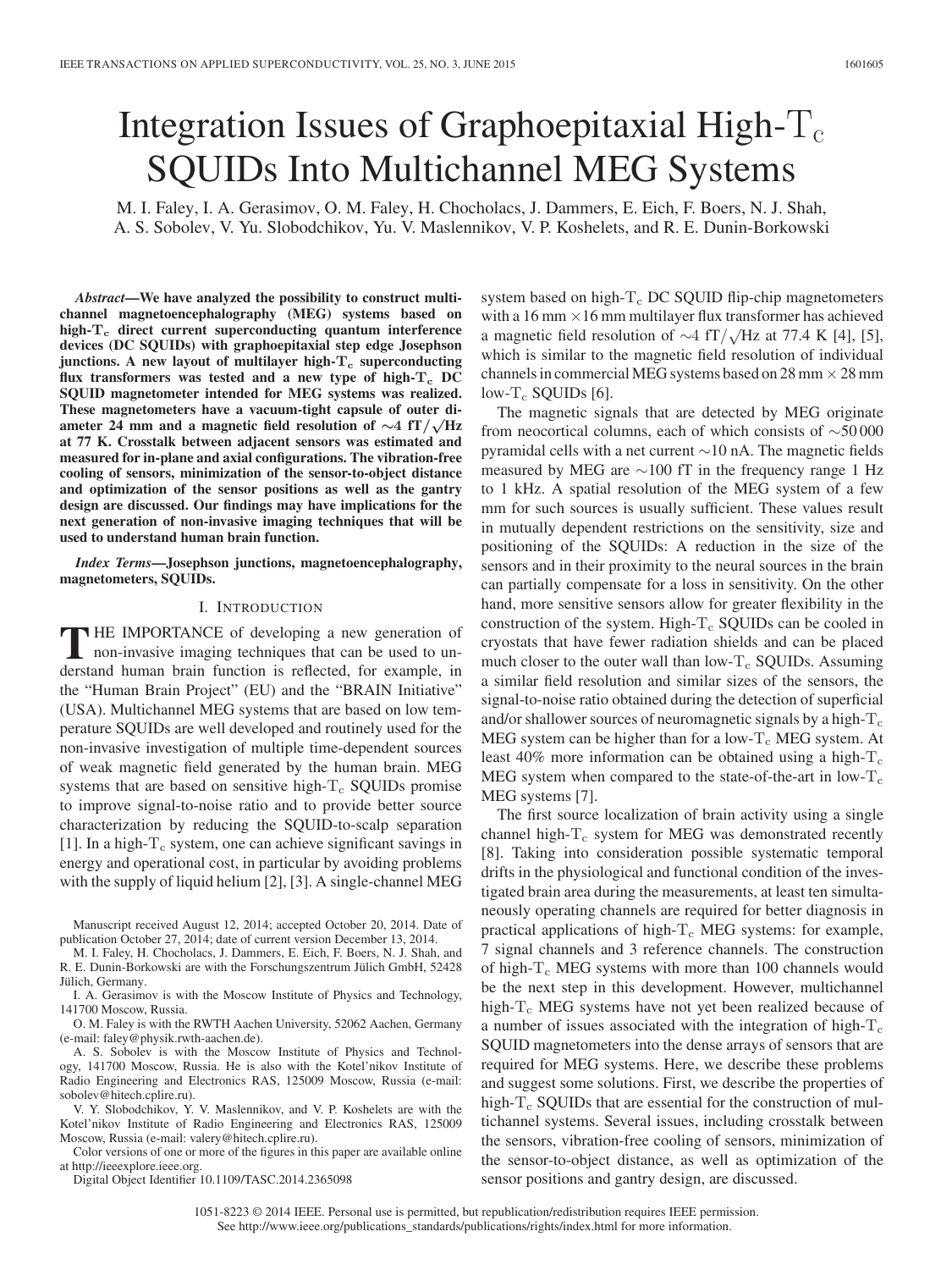## II. HIGH-T<sub>c</sub> SQUID MAGNETOMETERS

In a sufficiently magnetically well shielded room, it is preferable to use magnetometers instead of gradiometers for improved sensitivity to deep and/or distant sources. The magnetometers can be made fully with thin film technology, avoiding the use of superconducting wires. This results in comparable capabilities for high- $T_c$  and low- $T_c$  SQUIDs.

Multichannel high- $T_c$  MEG systems comprise many high-T<sub>c</sub> SQUIDs, some of which may require replacement over time. Although the technology required for producing low noise high-T<sub>c</sub> SQUID magnetometers for MEG has been developed (see [5] and [9] and references therein), it is still not a mass production technology. Scaling to a higher production rate can be achieved by using parallel processing and/or larger single crystal MgO wafers, which are available in sizes of up to  $\sim$ 10 cm. High oxygen pressure sputtering allows deposition of large homogeneous areas of high-quality stoichiometric epitaxial heterostructures of superconducting cuprates with a mirrorlike surface and superior electron transport properties [10]. The typical superconducting transition temperatures and critical current densities of YBa<sub>2</sub>Cu<sub>3</sub>O<sub>7−x</sub> (YBCO) films obtained by this method are ∼93 K and ∼6 · 10<sup>6</sup> A/cm<sup>2</sup> at 77.4 K, respectively.

Epitaxial oxide thin-film heterostructures, including thin films of the superconductor  $YBa_2Cu_3O_{7-x}$  (YBCO) have demonstrated a broad range of prospective applications. The further development of high- $T_c$  superconducting devices is partially supported by the rapid development of metal-oxide heterostructures for applications such as room temperature resistive switching devices. We have observed large bipolar resistive switching in heterostructures that contain YBCO- $SrTiO<sub>3</sub>$  interfaces, confirming results reported elsewhere [11]. Studies of the physical properties of epitaxial YBCO-SrTiO<sub>3</sub> heterostructures and other epitaxial heterostructures containing YBCO are essential for the production of low noise high-T<sub>c</sub> SQUID magnetometers and gradiometers. For example, oxygen transport through epitaxial  $SrTiO<sub>3</sub>$  insulating films is important for resistive switching devices and for oxygenation of the bottom superconducting layer in multilayer high- $T_c$ superconducting flux transformers.

The most suitable high- $T_c$  SQUID magnetometers for multichannel systems from a price and quality point of view were recently developed [5]. These SQUIDs are based on high-T<sub>c</sub> step-edge Josephson junctions, which are fabricated from specially oriented YBCO films grown on graphoepitaxially buffered steps on MgO substrates [9], [12]. The predecessors of such junctions were developed in the CSIRO group (see [13] and references therein). The cross-sectional areas of the graphoepitaxial junctions used in the SQUIDs are  $\sim 0.1 \ \mu \text{m}^2$ , which is about two orders of magnitude smaller than the cross-sectional area of typical Nb-based low- $T_c$  junctions. Step edge junctions are also characterized by a larger normal state resistance R<sub>n</sub>  $\sim$  20 ohm, a higher I<sub>c</sub>R<sub>n</sub> of ~0.6 mV at 77.4 K and a lower capacitance C of  $\sim$ 10 fF, when compared to bicrystal high- $T_c$  Josephson junctions [9]. The high resistance of these junctions leads to large voltage swings of the SQUIDs (by  $\sim 50 \mu V$ ), but it promotes coupling to radio-frequency



Fig. 1. (a) A multilayer high- $T_c$  superconducting flux transformer with a 20 mm pick-up loop and a 14-turn input coil and (b) an encapsulated DC SQUID magnetometer containing such a flux transformer.

(RF) electromagnetic interference and results in the need for measures to achieve better RF filtering and shielding. The low capacitance of the Josephson junctions is advantageous for lowering the intrinsic flux noise of DC SQUIDs [14], [15]:

$$
S_{\Phi} \approx 32k_B T L \left(\frac{LC}{\beta_C}\right)^{\frac{1}{2}}\tag{1}
$$

where  $\beta_C = 2\pi I_C R_n^2 / \Phi_0 \approx 0.4$  is the McCumber parameter and  $\Phi_0 = 2.07 \cdot 10^{-15}$  T · m<sup>2</sup> is the magnetic flux quantum. The lower operating temperatures of low- $T_c$  SQUIDs are almost compensated by the typically much higher capacitance of their Josephson junctions (∼1 pF). This property can explain the comparably high sensitivities of high- $T_c$  and low- $T_c$ SQUIDs in spite of the much higher operating temperature of high- $T_c$  SQUIDs.

In MEG systems, near-optimal sensitivity of SQUIDs to magnetic fields can be provided by a superconducting flux transformer with a 14-turn input coil and a pick-up loop with an outer diameter of 20 mm. Fig. 1 shows a photograph of such a flux transformer and a vacuum-tight encapsulated high- $T_c$  magnetometer (type HTM-D20) intended for assembly into a multichannel MEG system. The capsule has an outer diameter of ∼24 mm, which is smaller than the 27-mm capsule for 16-mm magnetometers of type HTM-16 [16]. It encloses a flip-chip magnetometer, a feedback coil and a heater. The magnetometer consists of a 20 mm flux transformer that is inductively coupled to the high- $T_c$  SQUID, as described in [5].

A schematic 3D layout demonstrating how the high- $T_c$ SQUID, the superconducting flux transformer and modulation coil are coupled together is shown in Fig. 2. The 10-turn modulation and feedback coil has a diameter of 3 mm and is coupled to a 3 mm pick-up loop which is directly connected to the SQUID. The input coil of superconducting flux transformer is inductively coupled to 1 mm SQUID washer The magnetometer has a magnetic field sensitivity of  $\sim 0.4 \text{ nT}/\Phi_0$ and a magnetic field resolution of ∼4 fT/Hz at 77.4 K (see Fig. 3). The measurement of the noise spectrum was performed inside a 3-layer  $\mu$ -metal shield and an YBCO superconducting shield.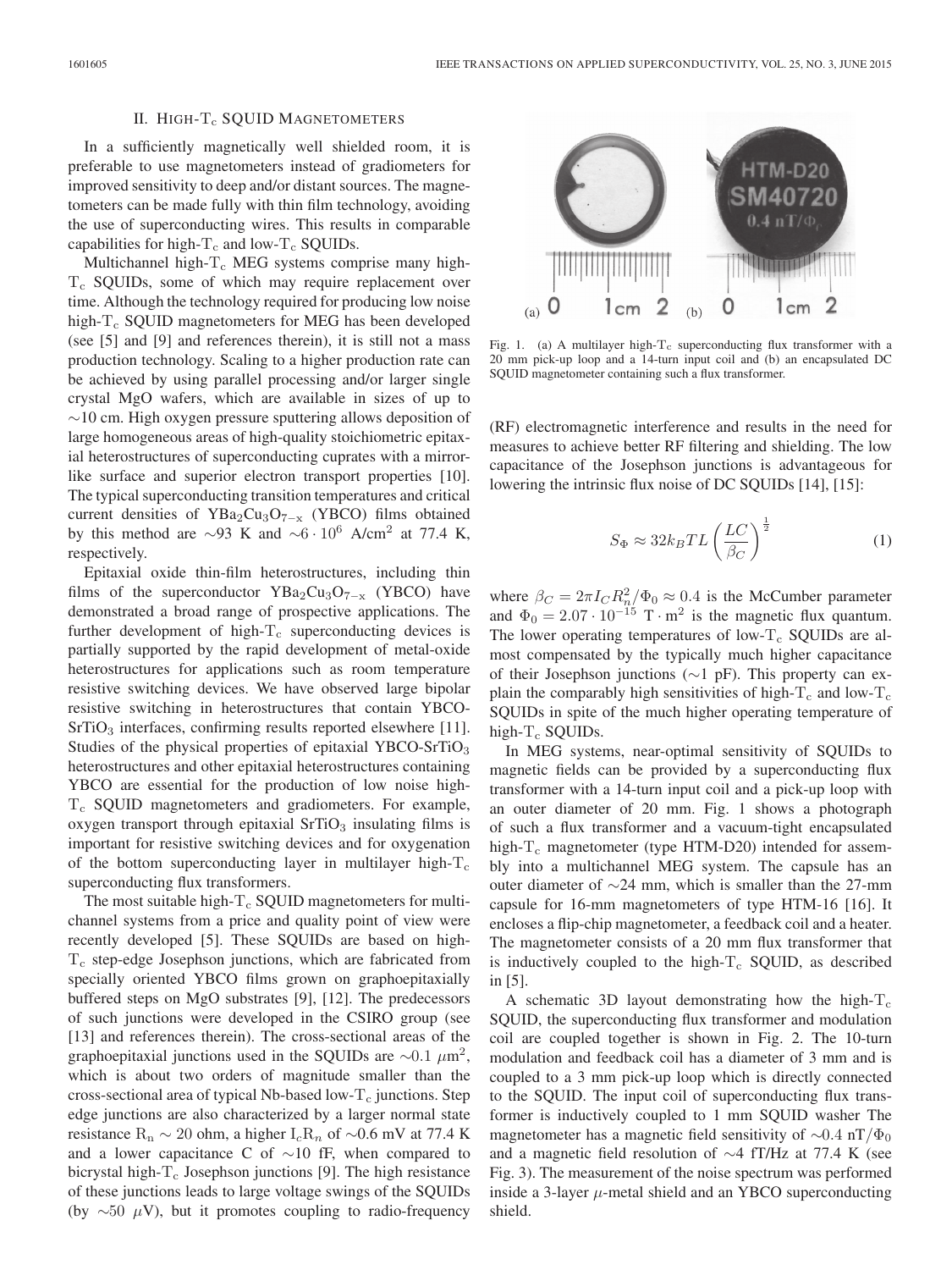

Fig. 2. A schematic 3D layout demonstrating how the high- $T_c$  superconducting flux transformer, the SQUID and modulation coil are coupled together.



Fig. 3. Noise spectrum of an encapsulated magnetometer in a superconducting shield.

## III. CROSSTALK BETWEEN HIGH-T<sub>c</sub> SQUID MAGNETOMETERS

In multi-channel SQUID systems, an important requirement is to prevent crosstalk between channels. Linearization of the output signal of each SQUID in a multichannel system is provided by modulation and feedback signals to each SQUID from its feedback coils. Parasitic inductive coupling between the feedback coil and the pick-up of the neighboring sensors should be minimized. Such coupling can be expressed in terms of crosstalk between the SQUID sensors in terms of the ratio between the flux induced by the feedback coil in a test sensor  $\Phi_1$  by a nearby inducing sensor and the flux read by the inducing sensor  $\Phi_2$ :

$$
\frac{\Phi_1}{\Phi_2} = \frac{M_{1,2}}{M_{1,1}} \approx \frac{\Phi_1^{pu}}{\Phi_2^{pu}}
$$
 (2)

where  $\Phi_1^{pu}$  and  $\Phi_2^{pu}$  are the fluxes in the pick-up loops of these two sensors,  $M_{1,1}$  is the mutual inductance between the feedback coil and the sensing coil of the inducing SQUID and  $M_{1,2}$  is the mutual inductance between the feedback coil of the inducing SQUID and the sensing coil of the test sensor (see Fig. 4).

Low crosstalk operation of SQUID arrays requires low values of  $M_{1,2}$  and at the same time high values of  $M_{1,1}$ . The highest value of  $M_{1,1}$  is generally provided by coupling the relatively large feedback coil to a pick-up loop that has a similar size, but in this case the value of  $M<sub>1,2</sub>$  is unacceptably high. With a fixed size of feedback coil, any increase in  $M_{1,1}$  results



Fig. 4. Schematic diagram of the setup for measuring crosstalk.



Fig. 5. Crosstalk calculation according to (4) and (5).

in an increase in  $M_{1,2}$ . In this work, we propose a 3-mm multiturn feedback coil that is inductively coupled to a 3-mm direct coupled pick-up loop of the SQUID [5].

The feedback coil can be described as a magnetic dipole with a magnetic moment  $|\vec{m}| = \text{IN} \pi r^2$  and a magnetic field

$$
\vec{B} = \frac{\mu_0}{4\pi} \left[ \frac{3(\vec{m}\vec{L})\vec{L}}{L^5} - \frac{\vec{m}}{L^3} \right]
$$
(3)

where  $\vec{L}$  is the distance from the dipole to the point of measurement,  $\mu_0 = 4\pi \cdot 10^{-7}$  H/m, N = 10, and r = 1.5 mm is the radius of the feedback coil and the pick-up loop of the SQUID. The crosstalk is:

$$
\frac{\Phi_1^{pu}}{\Phi_2^{pu}} \approx \frac{\mu_0 m}{4\pi \Phi_2^{pu}} \int\limits_{y_0-R}^{y_0+R} \int\limits_{-\sqrt{R^2 - (y-y_0)^2}}^{y_0+R} \frac{2x_0^2 - y^2 - z^2}{(x_0^2 + y^2 + z^2)^{\frac{5}{2}}} \, dz \, dy \quad (4)
$$

where  $R = 1$  cm is the radius of the pick-up loop of the neighboring magnetometer. The flux  $\Phi_2$  induced by the feedback coil in the pick-up loop of the inducing SQUID:

$$
\Phi_2^{pu} \approx \frac{\mu_0 m r^2}{2 \left( r^2 + x_0^2 \right)^{\frac{3}{2}}}.
$$
\n(5)

The result of the calculation of (4) and (5) is shown in Fig. 5, while experimentally measured data for  $\Phi_1/\Phi_2$  are shown in Fig. 6.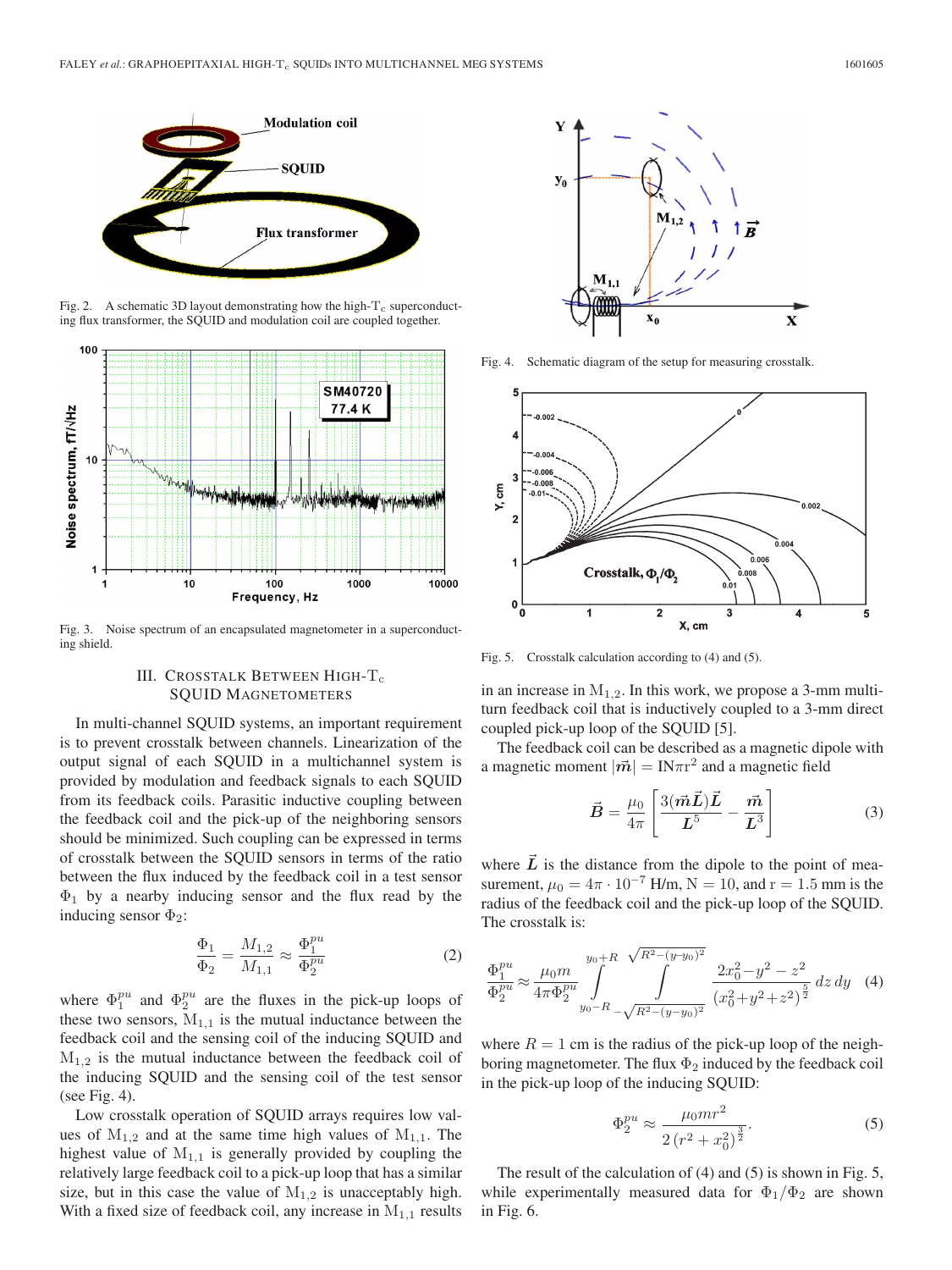

Fig. 6. Experimentally measured crosstalk for different positions of neighboring sensors and corresponding estimations: 1.)  $\Delta$  for a coplanar orientation (along the Y-axis in Fig. 4) and 2.)  $\Box$  for an axial orientation (along the X-axis).



Fig. 7. Example of positioning more than 100 encapsulated HTM-D20 magnetometers around a 3D model of the head of an adult human.

A crosstalk of below 1% was achieved at distances of more than 30 mm in both orientations. This measurement confirms the possibility to build close-packed arrays of high- $T_c$ SQUID magnetometers with the proposed configuration of feedback coil.

## IV. INTEGRATION OF SENSORS INTO MULTICHANNEL HIGH-T<sub>c</sub> MEG SYSTEMS

To take full advantage of high- $T_c$  SQUIDs, they should be placed in a dense array as close as possible to the scalp and to neighboring sensors. More than 100 encapsulated HTM-D20 magnetometers can be arranged around the head of an adult human (see Fig. 7). The problem is the variety of individual sizes of heads that should be accommodated in a mechanically adjustable MEG system to maintain close proximity of the sensors to the scalp.

In principle, each channel can be placed in an individual cryostat with a small area at its lower end and individually adjusted to the scalp [17]. The advantage of such a segmented



Fig. 8. Schematic view of an array of HTM-D20 magnetometers cooled siDewards in the vacuum space of a liquid nitrogen cryostat.

helmet construction is the possibility to realize a SQUID-toscalp separation down to ∼3 mm by using a very thin wall at the bottom end of a small cryostat. The main disadvantage is the increased tangential separation between the channels due to the sidewalls of the cryostat, leading to the attenuation of high spatial frequencies in the MEG signals. Multiple cryogen transfers and cryostat costs are less critical for high- $T_c$  systems when compared to the low- $T_c$  systems suggested in [17]. One can use, for example, a single central reservoir with a solid and liquid nitrogen mixture at a triple point temperature of 63.15 K and flexible leads for controlled temperature transfer to the sensors of the individual channels. This approach would solve the problem of vibration-free cooling of the sensors, which is especially important for MEG systems.

Another approach is to use several multi-channel systems with individual cryostats with near-flat bottom ends. Each cryostat can then enclose, for example, 7 signal channels, as achieved in a dual seven-channel MEG system from Biomagnetic Technologies, Inc. (see Fig. 2 in [18]). Such a configuration can be used for small region recording and can have advantages in spatial resolution when compared to a low- $T_c$ MEG system and a high resolution EEG system [19].

The high- $T_c$  sensors may be placed very close ( $<$  3 mm) to the scalp by locating them in the vacuum space of the cryostat, as shown schematically without maintaining the relative dimensions in Fig. 8. In this case, the sensors are fixed inside thermal conducting sockets and cooled sidewards for example with the help of vacuum grease. The thermal radiation shields between the sensors and the warm wall are not shown here. Alternatively, the sensors can be placed inside individual dimples on the other side of the cold wall, preferably immersed in liquid nitrogen.

When constructing the cryostat holder or gantry for a multichannel high- $T_c$  MEG system, one should take into account that the density of liquid nitrogen (∼0.8 kg/liter) is much higher than that of liquid helium (∼0.128 kg/liter). A typical 50 liter cryostat for MEG would be ∼33 kg heavier if it would be filled with liquid nitrogen. This may require modifications of contemporary gantries for low- $T_c$  MEG systems.

### ACKNOWLEDGMENT

The authors gratefully acknowledge the technical assistance of R. Speen, the German IB-BMBF project 01DJ13014 and the grant HIII-4871.2014.2 for partial financial support.